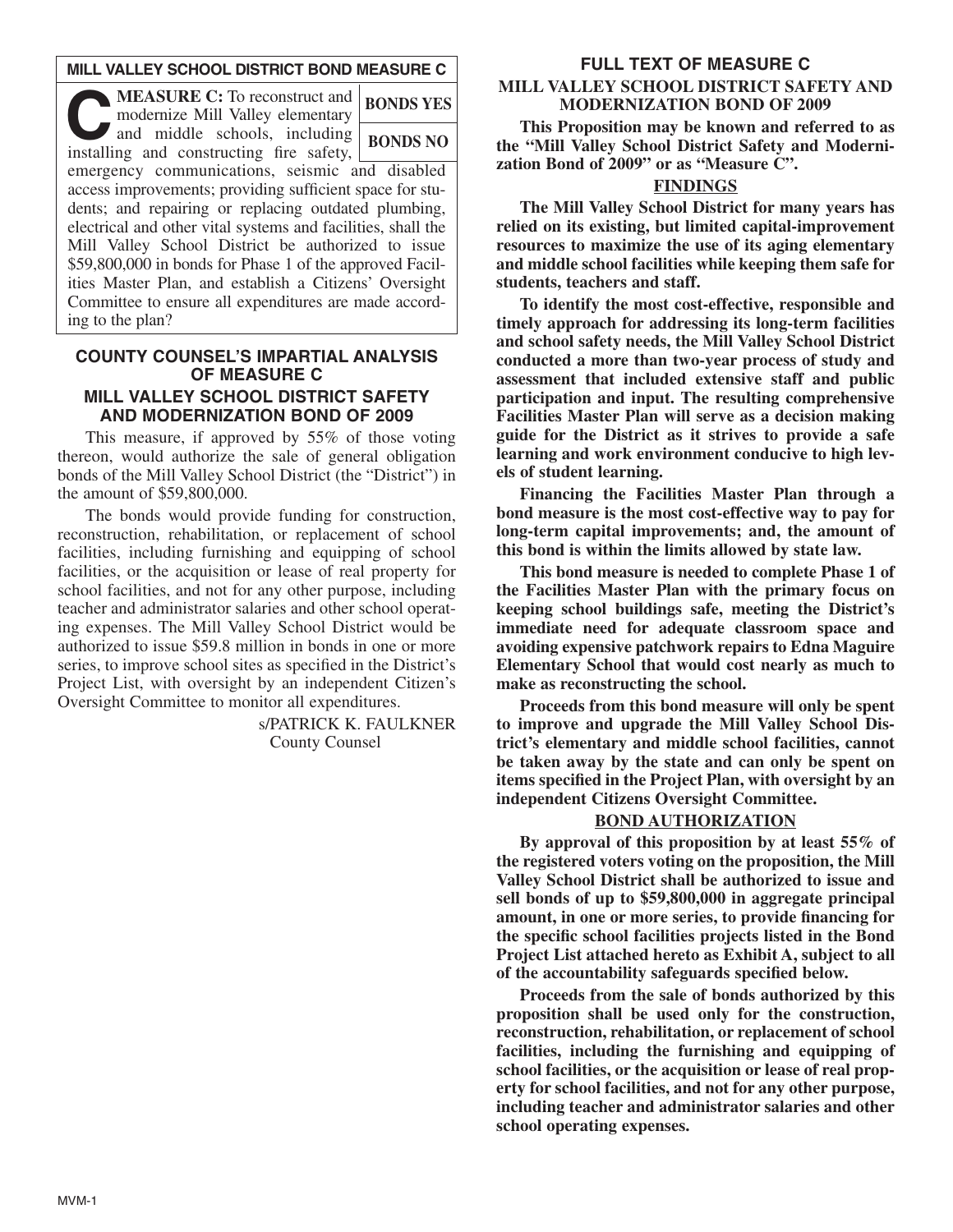### **ACCOUNTABILITY SAFEGUARDS**

**The provisions in this section are specifically included in this proposition in order that the Mill Valley School District's voters and taxpayers may be assured that their money will be spent wisely to address specific facilities needs of the Mill Valley School District, all in compliance with the requirements of Article XIII A, Section 1(b)(3) of the State Constitution, and the Strict Accountability in Local School Construction Bonds Act of 2000 (codified at Education Code Sections 15264 and following).**

**Evaluation of Needs. The Board of Trustees hereby certifies that it has evaluated safety, class size reduction and information technology needs in developing the Bond Project List contained in Exhibit A.**

**Independent Citizens' Oversight Committee. The Board of Trustees shall establish an independent Citizens' Oversight Committee (pursuant to Education Code Section 15278 and following), to ensure bond proceeds are spent only for the school facilities projects listed in Exhibit A. The committee shall be established not later than 60 days after the date when the results of the election appear in the minutes of the Board of Trustees.**

**Annual Performance Audits. The Board of Trustees shall conduct an annual, independent performance audit to ensure that the bond proceeds have been expended only on the school facilities projects listed in Exhibit A.**

**Annual Financial Audits. The Board of Trustees shall conduct an annual, independent financial audit of the bond proceeds until all of those proceeds have been spent for the school facilities projects listed in Exhibit A.**

**Special Bond Proceeds Account; Annual Report to Board of Trustees. Upon approval of this proposition and the sale of any bonds approved, the Board of Trustees shall take actions necessary to establish an account in which proceeds of the sale of bonds will be deposited. As long as any proceeds of the bonds remain unexpended, the Superintendent of the District shall cause an annual report to be filed with the Board of Trustees, with the first report to be filed not later than one year after the first series of Bonds have been issued, stating (1) the amount of bond proceeds received and expended in that year, and (2) the status of any project funded or to be funded from bond proceeds. The report may relate to the calendar year, fiscal year, or other appropriate annual period as the Superintendent of the District shall determine, and may be incorporated into the annual budget, audit, or other appropriate routine report to the Board of Trustees.**

# **BOND PROJECT LIST**

**The Bond Project List attached to this resolution as Exhibit A shall be considered a part of this ballot proposition, and shall be reproduced in any official document required to contain the full statement of the bond proposition.**

**The Bond Project List describes the specific proj-**

**ects the Mill Valley School District proposes to finance with proceeds of the bonds. Listed construction projects, repairs, rehabilitation projects and upgrades will be completed as needed at a particular school site according to Board of Trustees established priorities. Each project is assumed to include its share of costs of the election and bond issuance, architectural, engineering, inspection and similar planning costs, construction management (whether performed by the District or by third parties), annual financial and performance audits, a customary contingency for unforeseen design and construction costs, and other costs incidental to and necessary for completion of the listed projects. The final cost of each project will be determined as plans are finalized, construction bids are awarded, and projects are completed. Certain construction funds expected from non-bond sources have not yet been secured. Until all project costs and funding sources are known, the Board of Trustees cannot determine the amount of bond proceeds available to be spent on each project, nor guarantee that the bonds will provide sufficient funds to allow completion of all listed projects. Some projects may be subject to further government approvals by State officials and boards, and to local environmental review. For these reasons, inclusion of a project on the Bond Project List is not a guarantee that the project will be completed.**

# **FURTHER SPECIFICATIONS**

**Specific Purposes. All of the purposes enumerated in this proposition shall be united and voted upon as one single proposition, pursuant to Education Code Section 15100, and shall constitute the specific purposes of the bonds, and proceeds of the bonds shall be spent only for such purposes, as required by Government Code Section 53410.**

**Reimbursement for Project Costs. A portion of the proceeds of the bonds shall be applied to reimburse the District for expenditures made on or after April, 2008 and prior to the date of the election for the capital costs of acquiring and installing an emergency response notification system for staff and parents, using voice over Internet protocol telephone, and preliminary expenditures directly related to the Bond Project List contained in Exhibit A.**

**Other Terms of the Bonds. When sold, the bonds shall bear interest at an annual rate not exceeding the statutory maximum, and interest will be made payable at the time or times permitted by law. The bonds may be issued and sold in several series, and no bond shall be made to mature more than 40 years from the date that bond is issued.**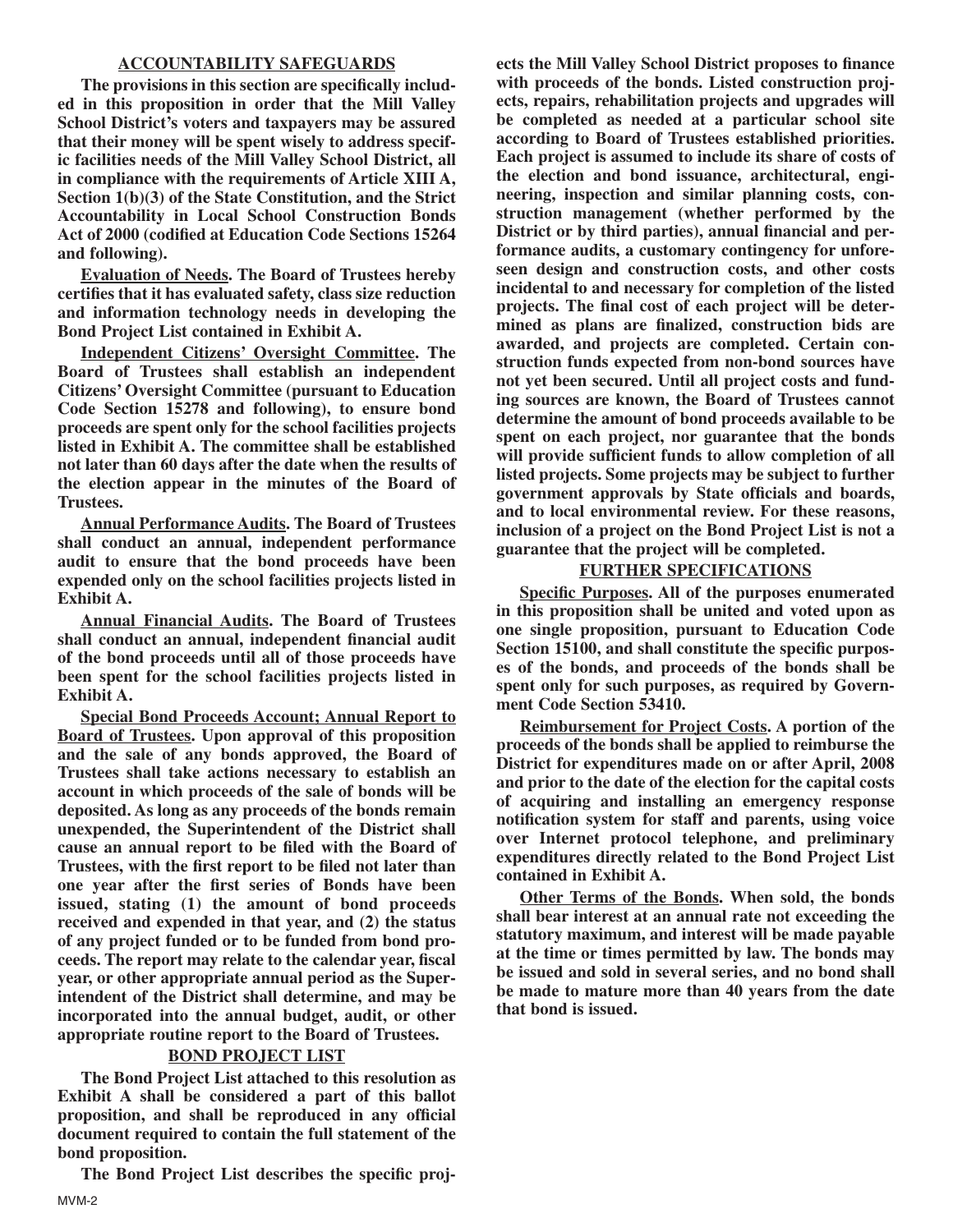# **EXHIBIT A Mill Valley School District Bond Project List Edna Maguire Elementary School** 80 Lomita Drive, Mill Valley

# **New Construction and Modernization**

• Reconstruct Edna Maguire Elementary School on the same site to meet current state building, safety and seismic codes and provide sufficient classroom space for students. Construct classrooms, support and administrative space, multi-purpose building, play areas, parking and drop-off, equip and furnish new facility, make necessary site improvements including utilities. Renovate existing kindergarten modular buildings. Remove existing buildings and install temporary facilities as needed.

# **Old Mill Elementary School**

352 Throckmorton Avenue, Mill Valley

# **Safety and Communication**

- Replace outdated fire alarm system
- Replace outdated clock, bell and paging system
- Make required upgrades for access compliance with the Americans with Disabilities Act and State laws

# **Building Systems and Renovation**

- Repair or replace leaking or deteriorating roofs
- Repair or replace aging electrical system components and upgrade inefficient lighting systems
- Repair or replace aging plumbing system components
- Repair or replace windows, doors and hardware as needed
- Repair or replace damaged restroom surfaces and fixtures as needed
- Upgrade computer wiring and infrastructure as needed
- Paint interior and exterior of buildings as needed
- Replace flooring as needed
- Repair or replace cabinet and countertops as needed
- Perform interior and exterior repairs as needed
- Modernize lower-level classrooms

# **Site Improvements**

- Restore or resurface deteriorating concrete or blacktop
- Evaluate and repair drainage systems
- Construct solar ready covered outdoor eating area

### **Park Elementary School**

360 East Blithedale Avenue, Mill Valley

# **Safety and Communication**

- Replace outdated fire alarm system
- Replace outdated clock, bell and paging system
- Make required upgrades for access compliance with the Americans with Disabilities Act and State laws **Building Systems and Renovation**

- Repair or replace leaking or deteriorating roofs
- Repair or replace aging electrical system components and upgrade inefficient lighting systems
- Repair or replace aging plumbing system components
- Repair or replace windows, doors and hardware as needed
- Repair or replace damaged restroom surfaces and fixtures as needed
- Repair or replace deteriorated exterior siding at annex building
- Upgrade computer wiring and infrastructure as needed
- Paint interior and exterior of buildings as needed
- Replace flooring as needed
- Repair or replace cabinet and countertops as needed
- Perform interior and exterior repairs as needed
- Install energy efficient ventilation in Multi Purpose Room

# **Site Improvements**

- Restore or resurface deteriorating concrete or blacktop
- Evaluate and repair drainage systems
- Construct solar ready covered outdoor eating area

# **Strawberry Point Elementary School**

117 East Strawberry Drive, Mill Valley

# **Safety and Communication**

- Replace outdated fire alarm system
- Replace outdated clock, bell and paging system
- Make required upgrades for access compliance with the Americans with Disabilities Act and State laws **Building Systems and Renovation**
- Repair or replace leaking or deteriorating roofs
- Repair or replace aging electrical system components and upgrade inefficient lighting systems
- Repair or replace aging plumbing system components
- Repair or replace windows, skylights doors and hardware as needed
- Repair or replace damaged restroom surfaces and fixtures as needed
- Upgrade computer wiring and infrastructure as needed
- Paint interior and exterior of buildings as needed
- Replace flooring as needed
- Repair or replace cabinet and countertops as needed
- Perform interior and exterior repairs as needed **Site Improvements**
- Restore or resurface deteriorating concrete or blacktop
- Evaluate and repair drainage systems
- Construct solar ready covered outdoor eating area

# **Tamalpais Valley Elementary School**

# 350 Bell Lane, Mill Valley

# **Safety and Communication**

- Replace outdated fire alarm system
- Replace outdated clock, bell and paging system
- Make required upgrades for access compliance with the Americans with Disabilities Act and State laws

# **Building Systems and Renovation**

- Repair or replace leaking or deteriorating roofs
- Repair or replace aging electrical system components and upgrade inefficient lighting systems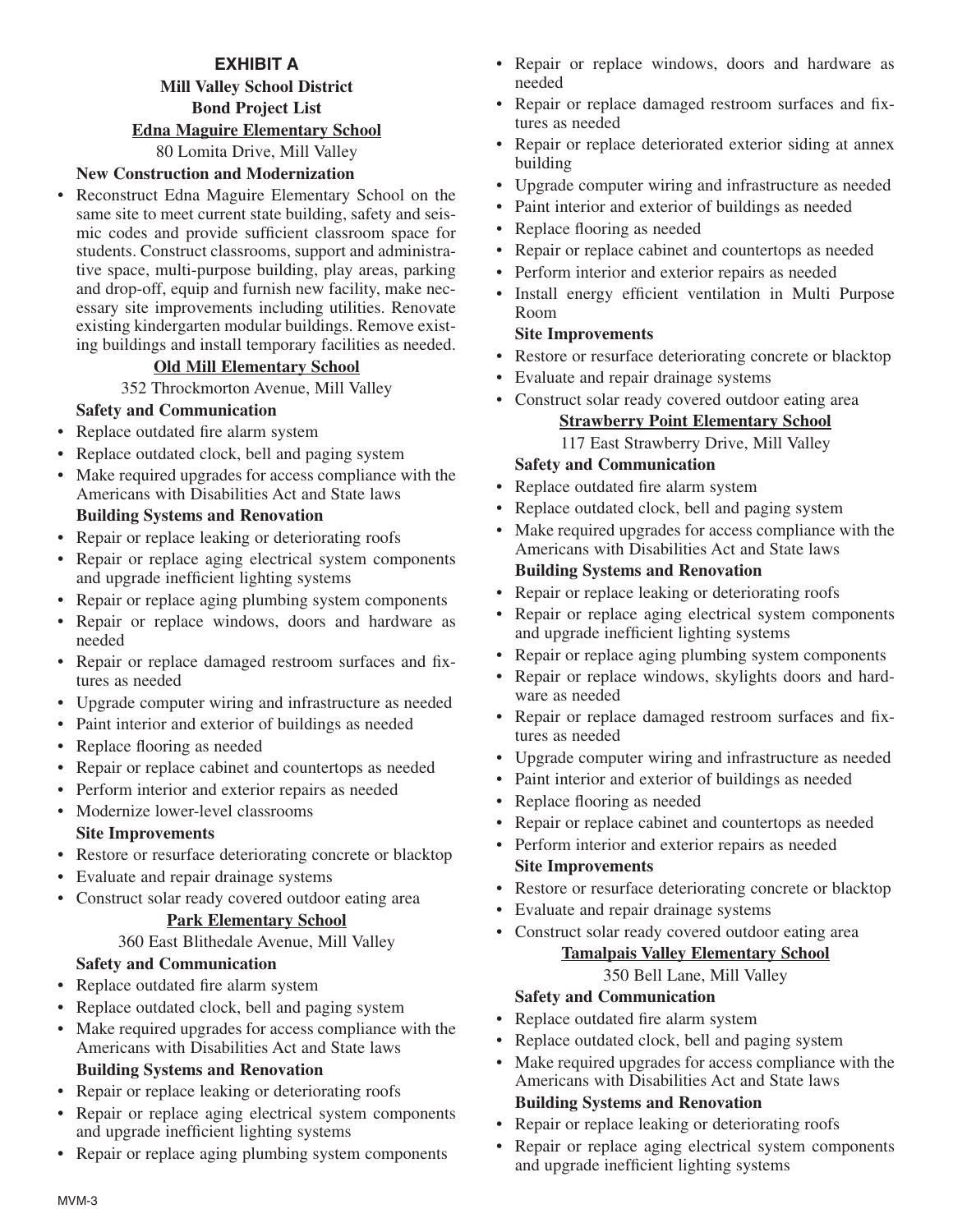- Repair or replace aging plumbing system components
- Repair or replace windows, doors and hardware as needed
- Repair or replace damaged restroom surfaces and fixtures as needed
- Upgrade computer wiring and infrastructure as needed
- Paint interior and exterior of buildings as needed
- Replace flooring as needed
- Repair or replace cabinet and countertops as needed
- Perform interior and exterior repairs as needed
- **Site Improvements**
- Restore or resurface deteriorating concrete or blacktop
- Evaluate and repair drainage systems
- Reconfigure parking lot to improve fire access and traffic flow
- Upgrade aging electrical and plumbing utility systems as needed
- Upgrade exterior lighting system
- Construct solar ready covered outdoor eating area

### **Mill Valley Middle School**

### 425 Sycamore Avenue, Mill Valley

### **Building Systems and Renovation**

- Upgrade outdated and insufficient computer wiring and infrastructure
- Install energy efficient ventilation in gymnasium
- Perform interior and exterior repairs as needed **District-Wide Projects**

### **Safety and Communication**

• Upgrade/install emergency response notification system for staff and parents using voice over Internet protocol telephone

# **EXHIBIT B**

### **Tax Rate Statement for Measure C**

An election will be held in the Mill Valley School District (the "District") on November 3, 2009 for the purpose of submitting to the electors of the District the question of incurring bonded indebtedness of the District in the amount of \$59,800,000. If such bonds are authorized and sold, the principal thereof and the interest thereon will be payable from the proceeds of tax levies made upon the taxable property in the District. The following information regarding tax rates is provided in compliance with Sections 9400-9404 of the Elections Code of California. Such information is based upon the best estimates and projections presently available from official sources, experience within the District or other demonstrable factors.

1. The best estimate of the tax rate which would be required to be levied to fund principal and interest payments on this bond issue during the first year after the sale of the first series of bonds (fiscal year 2010-11), based on estimated assessed valuations available at the time of this statement is \$0.01960 per \$100 (\$19.60 per \$100,000) of assessed valuation.

2. The best estimate of the tax rate which would be required to be levied to fund principal and interest payments on this bond issue during the first year after the sale of the last series of bonds (fiscal year 2014-15), based on estimated assessed valuations available at the time of this statement is \$0.02996 per \$100 (\$29.96 per \$100,000) of assessed valuation.

3. The best estimate of the highest tax rate which would be required to be levied to fund principal and interest payments on this bond issue, based on estimated assessed valuations available at the time of this statement is \$0.03000 per \$100 (\$30.00 per \$100,000) of assessed valuation which would apply in year 2031-32.

Attention of all voters is directed to the fact that the foregoing information regarding tax rates is based upon District projections and estimates only, which are not binding on the District. The actual tax rates and the years in which they will apply may vary from those presently estimated, due to variations from these estimates in timing of the bond sales, the amount of bonds sold at any given sale, market interest rates at the time of each bond sale, and actual assessed valuations over the term of repayment of the bonds.

Dated: August 6, 2009

s/KEN BENNY Superintendent